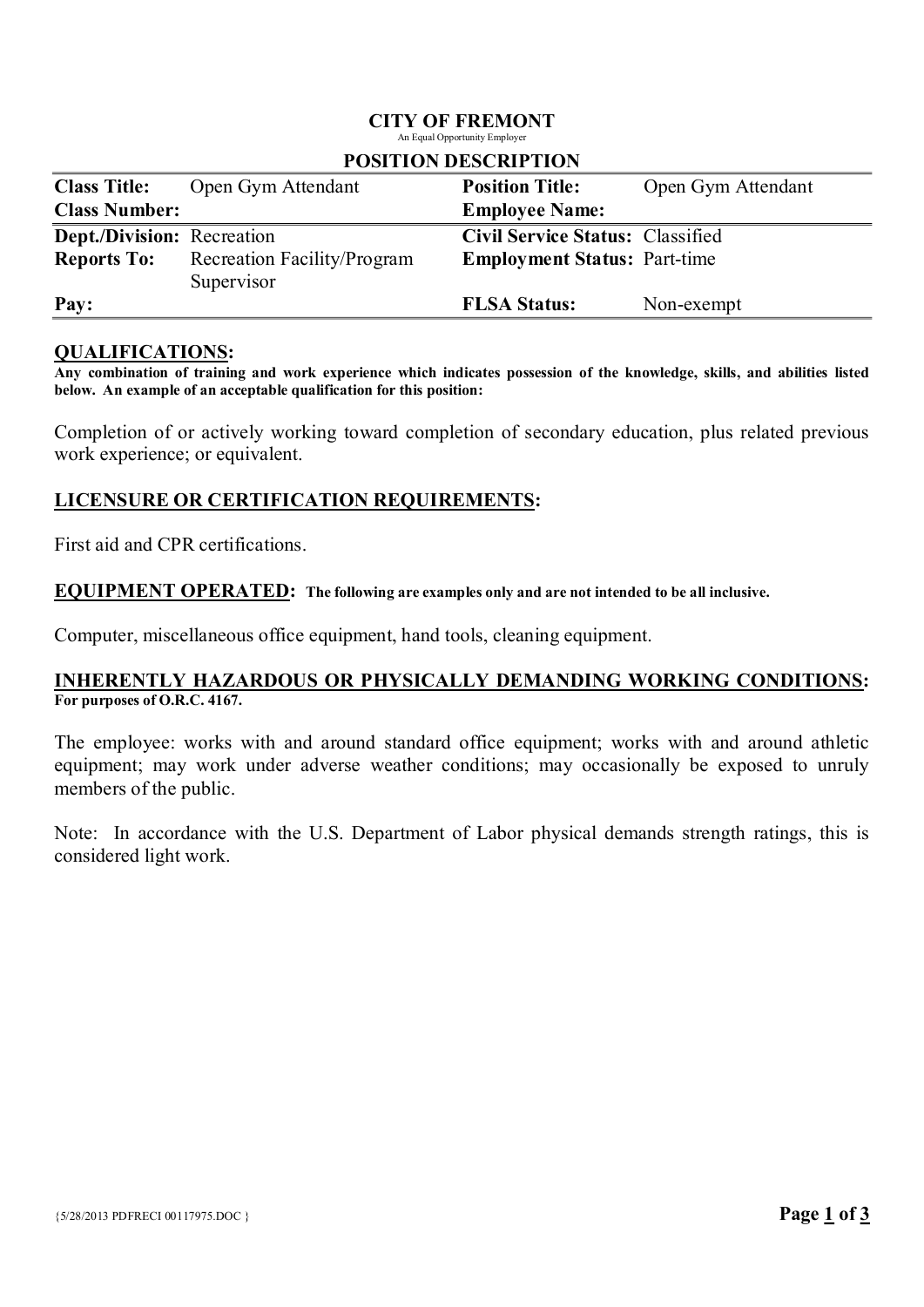## CITY OF FREMONT

An Equal Opportunity Employer

### POSITION DESCRIPTION

| <b>Class Title:</b>  | Open Gym Attendant | <b>Position Title:</b> | Open Gym Attendant |
|----------------------|--------------------|------------------------|--------------------|
| <b>Class Number:</b> |                    | <b>Employee Name:</b>  |                    |

### JOB DESCRIPTION AND WORKER CHARACTERISTICS: JOB DUTIES in order of importance

### ESSENTIAL FUNCTIONS OF THE POSITION: For purposes of 42 USC 12101.

- 1. Responsible for facility/room set-ups, tear down and cleaning for programs, events and rentals.
- 2. Responsible for keeping flow of courts and supervision of assigned activities.
- 3. Assists members of the public with questions and/or concerns; checks participants for passes and age requirements.
- 4. Maintains cleanliness of facilities and work areas.
- 5. Maintains required licensures and certifications.
- 6. Demonstrates regular and predictable attendance.
- 7. Meets all job safety requirements and all applicable OSHA safety standards that pertain to essential functions.

## OTHER DUTIES AND RESPONSIBILITIES:

1. Performs other duties as required.

#### MINIMUM ACCEPTABLE CHARACTERISTICS: (\*indicates developed after employment).

Knowledge of: recreation programs; park and recreation facilities, equipment and supplies; athletics; recreation management and administration; public relations; organizational goals and objectives\*.

Skill in: administering first aid and CPR.

Ability to: follow directions; interpret policies, rules, and regulations; communicate effectively; develop and maintain effective working relationships; perform routine custodial and light labor tasks; prepare routine reports; record and maintain accurate information.